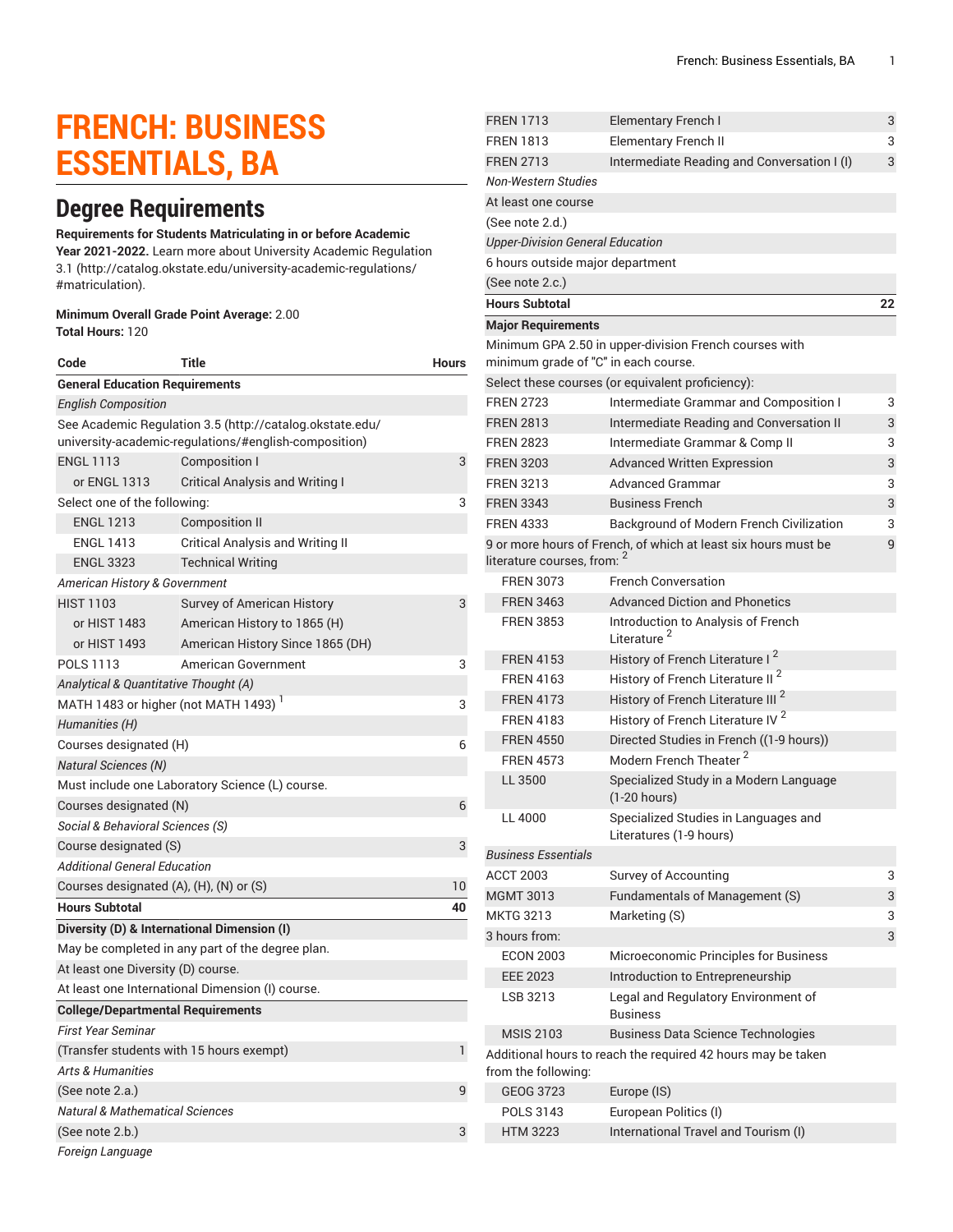|                                                             | <b>Hours Subtotal</b><br><b>Total Hours</b> |                                                             |    |  |
|-------------------------------------------------------------|---------------------------------------------|-------------------------------------------------------------|----|--|
| May need to include at least 13 upper-division hours.<br>16 |                                             |                                                             |    |  |
|                                                             |                                             |                                                             |    |  |
|                                                             | Select 16 hours                             |                                                             | 16 |  |
|                                                             | <b>Electives</b>                            |                                                             |    |  |
|                                                             | <b>Hours Subtotal</b>                       |                                                             |    |  |
|                                                             | <b>MKTG 4553</b>                            | International Marketing                                     |    |  |
|                                                             | <b>MKTG 3993</b>                            | International Business (I)                                  |    |  |
|                                                             | <b>MGMT 4613</b>                            | International Management (I)                                |    |  |
|                                                             | LSB 4633                                    | Legal Aspects of International Business<br>Transactions (I) |    |  |

- 1 College and Departmental Requirements that may be used to meet General Education Requirements.
- 2 Literature course options include FREN 3853, FREN 4153, FREN 4163, FREN 4173, FREN 4183, and FREN 4573.

### **Other Requirements**

- See the College of Arts and Sciences Requirements.
- **Upper-Division Credit:** Total hours must include at least 40 hours in courses numbered 3000 or above.
- **Hours in One Department:** For B.A. and B.S. degrees, no more than 54 hours in one department may be applied to degree requirements.

### **College of Arts and Sciences Requirements**

1. **General Education Requirements**

No more than two courses (or eight hours) from [the major](http://catalog.okstate.edu/college-arts-sciences-major-departments/) [department \(http://catalog.okstate.edu/college-arts-sciences-major](http://catalog.okstate.edu/college-arts-sciences-major-departments/)[departments/](http://catalog.okstate.edu/college-arts-sciences-major-departments/)) may be used to meet General Education and College and Departmental Requirements. The General Education required English Composition, required U.S. History, required American Government, one required MATH or STAT course, and required foreign language for B.A. degrees do not count against the two-course maximum.

- 2. **A&S College/Departmental Requirements**
	- a. Arts and Humanities are defined as any course carrying an (H) designation or courses from AMST, ART, DANC, ENGL (except ENGL 3323 Technical Writing) HIST, MUSI, PHIL (except PHIL 1313 Logic and Critical Thinking (A), PHIL 3003 Symbolic Logic (A) and PHIL 4003 Mathematical Logic and Computability), REL, TH, and foreign languages.
	- b. Natural and Mathematical Sciences are defined as any course from the following prefixes: ASTR, BIOC, BIOL, CHEM, CS (except CS 4883 Social Issues in Computing), GEOL, MATH, MICR, PBIO, PHYS, and STAT; or courses from other departments that carry an (A) or (N) general education designation.
	- c. The required six hours of upper-division General Education may not include courses from the student's major department. This requirement may be satisfied by courses also used to satisfy any part of a student's degree program (i.e., in General Education, College Departmental Requirements, Major Requirements or Electives).
	- d. Non-Western Studies Requirement for B.A. and B.F.A.; One 3-hour course in Non-Western Studies (N.W.). This requirement may be satisfied by courses also used to satisfy any part of a student's

degree program (i.e., in General Education, College Departmental Requirements, Major Requirements or Electives).

e. The College of Arts & Sciences requires a minimum 2.0 GPA in all major requirements and a minimum 2.0 GPA in all major-prefix courses applied to the degree.

### 3. **Foreign Language Proficiency**

- a. The foreign language requirement for the B.A. may be satisfied by 9 hours college credit in the same language, which must include 3 hours at the 2000-level, or equivalent proficiency (e.g., passing an advanced standing examination; TOEFL exam; presenting a high school transcript which demonstrates the high school was primarily conducted in a language other than English; etc.). Computer Science courses may not be used to satisfy this requirement. Currently Arabic and Mvskoke are not offered at the 2000-level at OSU.
- b. The foreign language requirement for the B.S., B.M. and B.F.A. may be satisfied by presenting a high school transcript which demonstrates two years of study of a single foreign language (passing grades at second-year level of study). It may also be satisfied by 6 hours college credit in the same language, which must include language courses 1713 and 1813, or equivalent proficiency (e.g., passing an advanced standing examination; TOEFL exam; presenting a high school transcript which demonstrates the high school was primarily conducted in a language other than English; etc.). Computer Science courses may not be used to satisfy this requirement.
- c. In addition to a. and b., students pursuing teacher certification must meet novice-high foreign language proficiency by presenting a high school transcript which demonstrates two years of study of a single foreign language with no grade below B. Or, students may complete 3 hours college credit in a single language with no grade below C (or pass an advanced standing examination, College Level Examination Program (CLEP) exam, or Oral Proficiency Interview developed by the American Council on the Teaching of Foreign Languages, equivalent to 3 hours of college credit.) Or, students may meet the requirement by transfer of documentation of meeting the foreign language competency from one of the teacher education programs in the State of Oklahoma approved by the Oklahoma State Regents for Higher Education.

### 4. **Exclusions**

- a. Courses used to satisfy the General Education English Composition, U.S. History, American Government, and Mathematics or Statistics requirements will not count toward the 54-hour maximum allowed from one department.
- b. Courses with ATHL or LEIS prefixes and leisure activity courses may not be used for degree credit.

### 5. **Teacher Certification**

Students can satisfy the requirements for secondary schools teaching certification while earning a B.A. or B.S. in the College of Arts & Sciences. Those interested should see their Arts and Sciences advisor and the OSU Professional Education Unit in room 325 Willard.

## **Additional State/OSU Requirements**

- At least: 60 hours at a four-year institution; 30 hours completed at OSU; 15 of the final 30 or 50% of the upper-division hours in the major field completed at OSU.
- Limit of: one-half of major course requirements as transfer work; onefourth of hours earned by correspondence; 8 transfer correspondence hours.